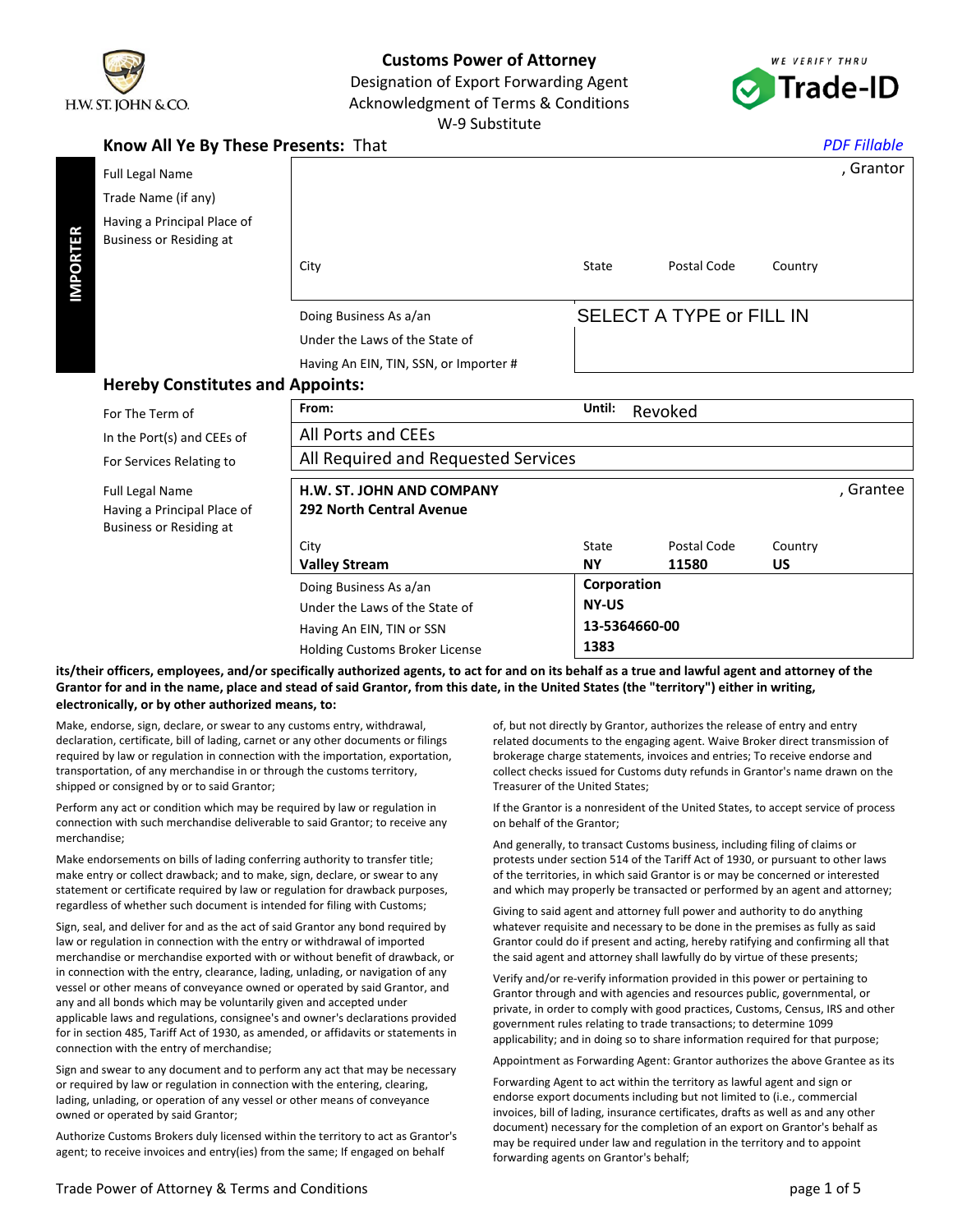This Power of Attorney to remain in full force and effect until revocation in writing is duly given to and received by Grantee and may be transferred to any successor-in-interest to Grantee. . If the donor of this Power of Attorney is a partnership, this power shall in no case have any force or effect in the United States after the expiration 2 years from the dates of its execution. If this is a

replacement Power of Attorney, it is deemed effective retroactively to the date of the first transaction requiring a Power of Attorney and all prior acts are ratified; Grantor acknowledges receipt and application of Grantee's Terms and Conditions of Service of governing all transactions between the Parties as well as transactions with any company related to any of the foregoing.

|                                                                                                                                                                                                                                                                                                                                                                                                                                                                                              |                                                                                                                                                                                                                                        | <b>IN FURTHERANCE THEREOF</b>                                                                              |                                                                                                                                                                                                                                                                                                                                                                                        |                 |                                     |                                                                                                                                                                                                                                |         |  |  |
|----------------------------------------------------------------------------------------------------------------------------------------------------------------------------------------------------------------------------------------------------------------------------------------------------------------------------------------------------------------------------------------------------------------------------------------------------------------------------------------------|----------------------------------------------------------------------------------------------------------------------------------------------------------------------------------------------------------------------------------------|------------------------------------------------------------------------------------------------------------|----------------------------------------------------------------------------------------------------------------------------------------------------------------------------------------------------------------------------------------------------------------------------------------------------------------------------------------------------------------------------------------|-----------------|-------------------------------------|--------------------------------------------------------------------------------------------------------------------------------------------------------------------------------------------------------------------------------|---------|--|--|
|                                                                                                                                                                                                                                                                                                                                                                                                                                                                                              | I/WE HAVE SET OUR HAND                                                                                                                                                                                                                 |                                                                                                            | (Full Name of Grantor)                                                                                                                                                                                                                                                                                                                                                                 |                 |                                     |                                                                                                                                                                                                                                |         |  |  |
|                                                                                                                                                                                                                                                                                                                                                                                                                                                                                              |                                                                                                                                                                                                                                        |                                                                                                            | ×                                                                                                                                                                                                                                                                                                                                                                                      |                 |                                     |                                                                                                                                                                                                                                |         |  |  |
| SIGNATURE                                                                                                                                                                                                                                                                                                                                                                                                                                                                                    | Your work undertaken subject to our<br><b>Terms and Conditions.</b>                                                                                                                                                                    |                                                                                                            | (Signature)                                                                                                                                                                                                                                                                                                                                                                            |                 |                                     | (Date)                                                                                                                                                                                                                         |         |  |  |
|                                                                                                                                                                                                                                                                                                                                                                                                                                                                                              | <b>Our Terms and Conditions are</b><br>available online at:                                                                                                                                                                            |                                                                                                            | (Printed Name of SIGNER)                                                                                                                                                                                                                                                                                                                                                               |                 |                                     | (Title or Capacity)                                                                                                                                                                                                            |         |  |  |
|                                                                                                                                                                                                                                                                                                                                                                                                                                                                                              | www.hwstjohn.com/terms.pdf                                                                                                                                                                                                             |                                                                                                            | (Signer Email Address)                                                                                                                                                                                                                                                                                                                                                                 |                 |                                     | (Signer Cell Phone)                                                                                                                                                                                                            |         |  |  |
|                                                                                                                                                                                                                                                                                                                                                                                                                                                                                              |                                                                                                                                                                                                                                        |                                                                                                            | (Company Website URL)                                                                                                                                                                                                                                                                                                                                                                  |                 |                                     | (Company Phone)                                                                                                                                                                                                                |         |  |  |
|                                                                                                                                                                                                                                                                                                                                                                                                                                                                                              |                                                                                                                                                                                                                                        |                                                                                                            | <b>AFFIRMED AND SUBSCRIBED</b>                                                                                                                                                                                                                                                                                                                                                         |                 |                                     |                                                                                                                                                                                                                                |         |  |  |
|                                                                                                                                                                                                                                                                                                                                                                                                                                                                                              | City                                                                                                                                                                                                                                   |                                                                                                            | <b>Before Me this</b>                                                                                                                                                                                                                                                                                                                                                                  |                 |                                     | day of the contract of the contract of the contract of the contract of the contract of the contract of the contract of the contract of the contract of the contract of the contract of the contract of the contract of the con | 20      |  |  |
|                                                                                                                                                                                                                                                                                                                                                                                                                                                                                              | <b>State</b>                                                                                                                                                                                                                           |                                                                                                            | <b>Personally Appeared</b>                                                                                                                                                                                                                                                                                                                                                             |                 |                                     | (name)                                                                                                                                                                                                                         |         |  |  |
|                                                                                                                                                                                                                                                                                                                                                                                                                                                                                              | Country                                                                                                                                                                                                                                |                                                                                                            | Residing at<br>(Address on ID)                                                                                                                                                                                                                                                                                                                                                         |                 |                                     |                                                                                                                                                                                                                                |         |  |  |
|                                                                                                                                                                                                                                                                                                                                                                                                                                                                                              |                                                                                                                                                                                                                                        | <b>WITNESS</b>                                                                                             |                                                                                                                                                                                                                                                                                                                                                                                        |                 |                                     |                                                                                                                                                                                                                                |         |  |  |
|                                                                                                                                                                                                                                                                                                                                                                                                                                                                                              |                                                                                                                                                                                                                                        |                                                                                                            |                                                                                                                                                                                                                                                                                                                                                                                        | City            | State                               | Zip                                                                                                                                                                                                                            | Country |  |  |
|                                                                                                                                                                                                                                                                                                                                                                                                                                                                                              | (Print Name)                                                                                                                                                                                                                           |                                                                                                            | <b>Identified by</b><br>(Government<br><b>Issued Photo ID.</b><br>i.e. Driver's<br>License/Passport)                                                                                                                                                                                                                                                                                   | Document Type   |                                     | Issued by                                                                                                                                                                                                                      |         |  |  |
|                                                                                                                                                                                                                                                                                                                                                                                                                                                                                              | state under penalty of perjury, that I<br>witnessed the person identified by<br>the Government Issued identification                                                                                                                   |                                                                                                            |                                                                                                                                                                                                                                                                                                                                                                                        | Document Number |                                     | Date Issued                                                                                                                                                                                                                    |         |  |  |
| <b>ALL IMPORTERS: Domestic and Foreign</b>                                                                                                                                                                                                                                                                                                                                                                                                                                                   | detailed here affix their signature to<br>this Power of Attorney.<br>(Signature)<br>(Residing at Street Address)                                                                                                                       |                                                                                                            | Who Certifies by initialing that:<br>I am the individual who executed the foregoing instrument.<br>А.<br>I hold the identified position (Title or Capacity) with Grantor.<br>В.<br>C.<br>I have full authority to execute this instrument on behalf of the Grantor.<br>I have attached true and accurate copies of each of the following documents:<br>D.<br>Doc 1<br>Doc <sub>2</sub> |                 |                                     |                                                                                                                                                                                                                                |         |  |  |
|                                                                                                                                                                                                                                                                                                                                                                                                                                                                                              | (City, State, Country)                                                                                                                                                                                                                 |                                                                                                            | Doc 3                                                                                                                                                                                                                                                                                                                                                                                  |                 |                                     |                                                                                                                                                                                                                                |         |  |  |
|                                                                                                                                                                                                                                                                                                                                                                                                                                                                                              |                                                                                                                                                                                                                                        |                                                                                                            |                                                                                                                                                                                                                                                                                                                                                                                        |                 |                                     |                                                                                                                                                                                                                                |         |  |  |
|                                                                                                                                                                                                                                                                                                                                                                                                                                                                                              |                                                                                                                                                                                                                                        |                                                                                                            |                                                                                                                                                                                                                                                                                                                                                                                        |                 | $\lambda$ am the state of $\lambda$ | (title) of the Grantor, certify that:                                                                                                                                                                                          |         |  |  |
|                                                                                                                                                                                                                                                                                                                                                                                                                                                                                              | Said Power of Attorney now in my possession or custody was duly signed and attested to and, on behalf of, said corporation, by authority of its<br>А.<br>governing body as the same appears in a resolution of the Board of Directors. |                                                                                                            |                                                                                                                                                                                                                                                                                                                                                                                        |                 |                                     |                                                                                                                                                                                                                                |         |  |  |
|                                                                                                                                                                                                                                                                                                                                                                                                                                                                                              | The resolution is in accordance with the articles of incorporation and bylaws of said corporation and was executed in accordance with the laws<br>В.<br>of the State and Country of Incorporation.                                     |                                                                                                            |                                                                                                                                                                                                                                                                                                                                                                                        |                 |                                     |                                                                                                                                                                                                                                |         |  |  |
|                                                                                                                                                                                                                                                                                                                                                                                                                                                                                              | C.<br>The resolution was passed at a regular meeting held on the                                                                                                                                                                       |                                                                                                            |                                                                                                                                                                                                                                                                                                                                                                                        |                 | day of                              |                                                                                                                                                                                                                                | 20      |  |  |
|                                                                                                                                                                                                                                                                                                                                                                                                                                                                                              | D.                                                                                                                                                                                                                                     | A copy of the Articles of Incorporation or Organization and the referenced Resolution are attached hereto. |                                                                                                                                                                                                                                                                                                                                                                                        |                 |                                     |                                                                                                                                                                                                                                |         |  |  |
| <b>NON-RESIDENT BUSINESSES</b>                                                                                                                                                                                                                                                                                                                                                                                                                                                               | IN WITNESS WHEREOF, I have hereunto set my hand and affixed the seal of said corporation,<br>Αt                                                                                                                                        |                                                                                                            |                                                                                                                                                                                                                                                                                                                                                                                        |                 |                                     |                                                                                                                                                                                                                                |         |  |  |
|                                                                                                                                                                                                                                                                                                                                                                                                                                                                                              |                                                                                                                                                                                                                                        |                                                                                                            |                                                                                                                                                                                                                                                                                                                                                                                        | (City)          | (State)                             | (Country)                                                                                                                                                                                                                      |         |  |  |
|                                                                                                                                                                                                                                                                                                                                                                                                                                                                                              |                                                                                                                                                                                                                                        |                                                                                                            | On this                                                                                                                                                                                                                                                                                                                                                                                |                 | day of                              |                                                                                                                                                                                                                                | 20      |  |  |
|                                                                                                                                                                                                                                                                                                                                                                                                                                                                                              |                                                                                                                                                                                                                                        | (Corporate Seal)                                                                                           | Signature                                                                                                                                                                                                                                                                                                                                                                              |                 |                                     |                                                                                                                                                                                                                                |         |  |  |
| NOTE: If you are the importer of record, payment to the broker will not relieve you of liability for U.S. Customs charges (duties, taxes or other Customs debts) in the<br>event the charges are not paid by the broker. You may pay duties directly to Customs through the Automated Clearing House (ACH) or if you pay by check, Customs<br>Charges may be paid with a separate check payable to the "U.S. Customs & Border Protection" which shall be delivered to Customs by the broker. |                                                                                                                                                                                                                                        |                                                                                                            |                                                                                                                                                                                                                                                                                                                                                                                        |                 |                                     |                                                                                                                                                                                                                                |         |  |  |

Rev 201805‐01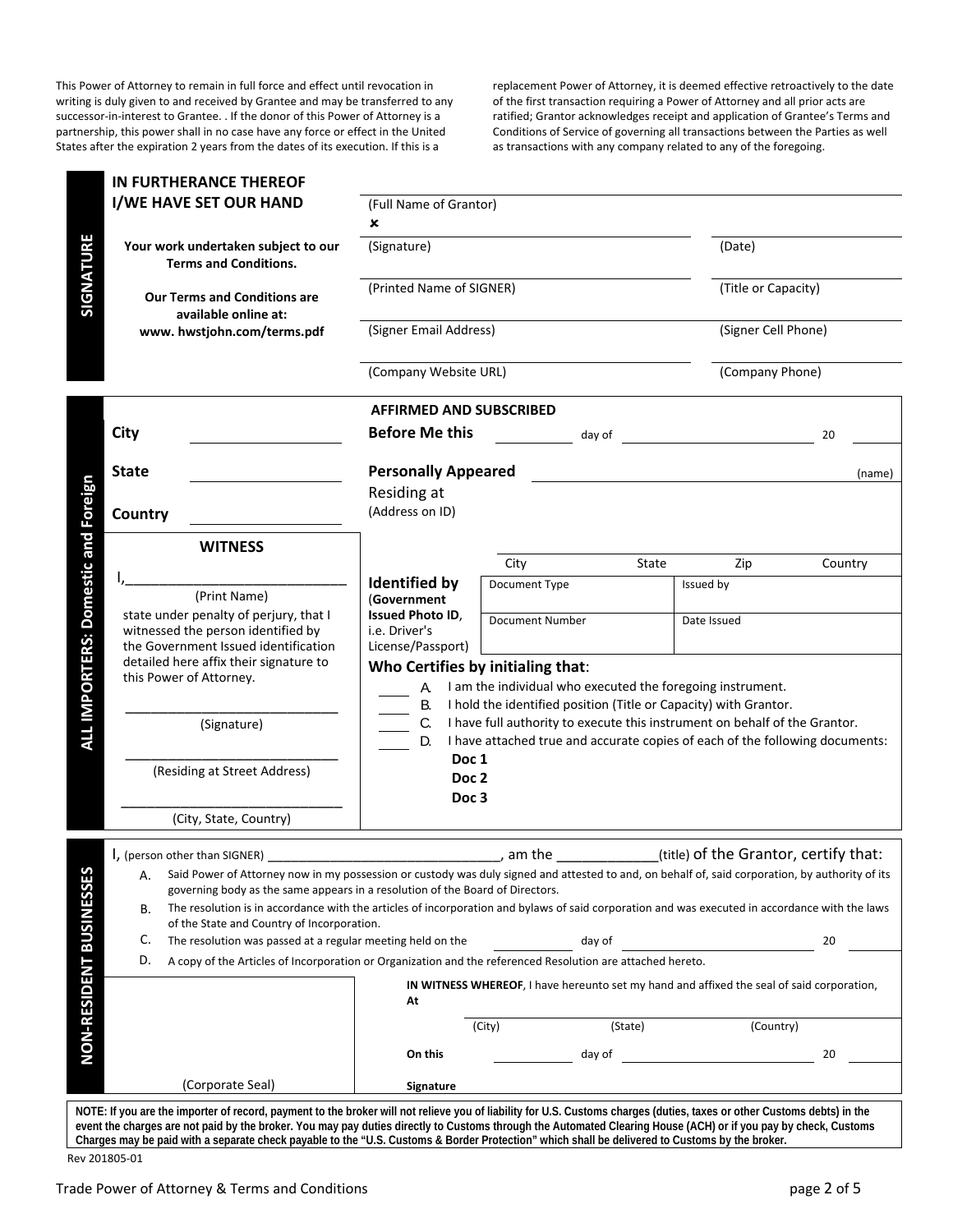## **TERMS AND CONDITIONS OF SERVICE**

**These terms and conditions of service constitute a legally binding contract between the "Company" and the "Customer". In the event the Company renders services and issues a document containing Terms and Conditions governing such services, the Terms and Conditions set forth in such other document(s) shall govern those services.** 

## **1. Definitions.**

(a) "Company" shall mean H.W. St. John and Company as is appropriate to the services provided, its/their subsidiaries, related companies, agents and/or representatives.

(b) "Customer" shall mean the person for which the Company is rendering service, as well as its principals, agents and/or representatives, including, but not limited to, shippers, importers, exporters, carriers, secured parties, warehousemen, buyers and/or sellers, shipper's agents, insurers and underwriters, break-bulk agents, consignees, etc. It is the responsibility of the Customer to provide notice and copy(s) of these terms and conditions of service to all such agents or representatives;

(c) "Documentation" shall mean all information received directly or indirectly from Customer, whether in paper or electronic form;

(d) Ocean Transportation Intermediaries" ("OTI") shall include an "ocean freight forwarder" and a "non‐vessel operating common carrier;"

(e) "Third parties" shall include, but not be limited to, the following: "carriers, truckmen, cartmen, lightermen, forwarders, OTI's, customs brokers, agents, warehousemen and others to which the goods are entrusted for transportation, cartage, handling and/or delivery and/or storage or otherwise."

## **2. Company As Agent.**

The Company acts as the "agent" of the Customer for the purpose of performing duties in connection with the entry and release of goods, post entry services, the securing of export licenses, the filing of export and security documentation on behalf of the Customer and other dealings with Government Agencies. As to all other services, Company acts as an independent contractor.

## **3. Limitation of Actions.**

(a) Unless subject to a specific statute or international convention, all claims against the Company for a potential or actual loss, must be made in writing and received by the Company, within ninety (90) days of the event giving rise to claim; the failure to give the Company timely notice shall be a complete defense to any suit or action commenced by Customer.

(b) All suits against Company must be filed and properly served on Company as follows:

(i) For claims arising out of ocean transportation, within one (1) year from the date of the loss;

(ii) For claims arising out of air transportation, within two (2) years from the date of the loss;

(iii) For claims arising out of the preparation and/or submission of an import entry(s), within seventy five (75) days from the date of liquidation of the entry(s);

(iv) For any and all other claims of any other type, within two (2) years from the date of the loss or damage.

## **4. No Liability For The Selection or Services of Third Parties and/or Routes.**

Unless services are performed by persons or firms engaged pursuant to express written instructions from the Customer, Company shall use reasonable care in its selection of third parties, or in selecting the means, route and procedure to be followed in the handling, transportation, clearance and delivery of the shipment; advice by the Company that a particular person or firm has been selected to render services with respect to the goods, shall not be construed to mean that the Company warrants or represents that such person or firm will render such services nor does Company assume responsibility or liability for any action(s) and/or inaction(s) of such third parties and/or its agents, and shall not be liable for any delay or loss of any kind, which occurs while a shipment is in the custody or control of a third party or the agent of a third party; all claims in connection with the Act of a third party shall be brought solely against such party and/or its agents; in connection with any such claim, the Company shall reasonably cooperate with the Customer, which shall be liable for any charges or costs incurred by the Company.

## **5. Quotations Not Binding.**

Quotations as to fees, rates of duty, freight charges, insurance premiums or other charges given by the Company to the Customer are for informational purposes only and are subject to change without notice; no quotation shall be binding upon the Company unless the Company in writing agrees to undertake the handling or transportation of the shipment at a specific rate or amount set forth in the quotation and payment arrangements are agreed to between the Company and the Customer.

## **6. Reliance On Information Furnished.**

(a) Customer acknowledges that it is required to review all documents and declarations prepared and/or filed with the Customs and Border Protection, other Government Agency and/or third parties, and will immediately advise the Company of any errors, discrepancies, incorrect statements, or omissions on any declaration or other submission filed on Customer's behalf;

(b) In preparing and submitting Customs entries, export declarations, applications, documentation and/or other required data, the Company relies on the correctness of all documentation, whether in written or electronic format, and all information furnished by Customer; Customer shall use reasonable care to ensure the correctness of all such information and shall indemnify and hold the Company harmless from any and all claims asserted and/or liability or losses suffered by reason the Customer's failure to disclose information or of any incorrect or false statement by the Customer or its agent, representative or contractor upon which the Company reasonably relied. The Customer agrees that the Customer has an affirmative non-delegable duty to disclose any and all information required to import, export or enter the goods.

## **7. Declaring Higher Value To Third Parties.**

Third parties to whom the goods are entrusted may limit liability for loss or damage; the Company will request excess valuation coverage only upon specific written instructions from the Customer, which must agree to pay any charges therefore: in the absence of written instructions or the refusal of the third party to agree to a higher declared value, at Company's discretion, the goods may be tendered to the third party, subject to the terms of the third party's limitations of liability and/or terms and conditions of service.

## **8. Insurance.**

Unless requested to do so in writing and confirmed to Customer in writing, Company is under no obligation to procure insurance on Customer's behalf; in all cases, customer shall pay all premiums and costs in connection with procuring requested insurance.

## **9. Disclaimers; Limitation of Liability.**

(a) Except as specifically set forth herein, Company makes no express or implied warranties in connection with its services;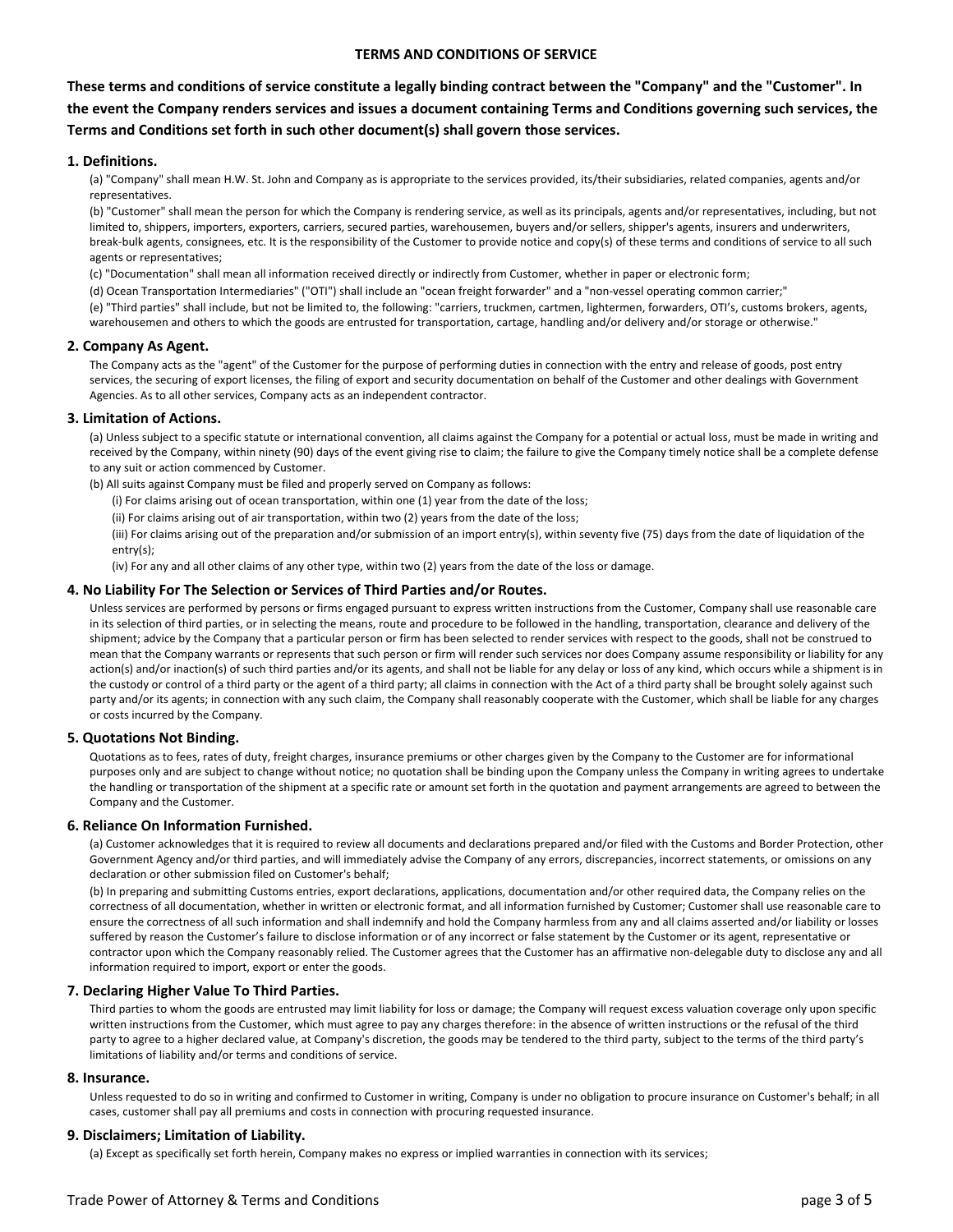(b) Subject to (d) below, Customer agrees that in connection with any and all services performed by the Company, the Company shall only be liable for its negligent acts, which are the direct and proximate cause of any injury to Customer, including loss or damage to Customer's goods, and the Company shall in no event be liable for the acts of third parties;

(c) In connection with all services performed by the Company, Customer may obtain additional liability coverage, up to the actual or declared value of the shipment or transaction, by requesting such coverage and agreeing to make payment therefore, which request must be confirmed in writing by the Company prior to rendering services for the covered transaction(s).

(d) In the absence of additional coverage under (c) above, the Company's liability shall be limited to the following:

(i) where the claim arises from activities other than those relating to customs brokerage, \$50.00 per shipment or transaction, or

(ii) where the claim arises from activities relating to "Customs business," \$50.00 per entry or the amount of brokerage fees paid to Company for the entry, whichever is less;

(e) In no event shall Company be liable or responsible for consequential, indirect, incidental, statutory or punitive damages even if it has been put on notice of the possibility of such damages.

#### 10. Advancing Money.

All charges must be paid by Customer in advance unless the Company agrees in writing to extend credit to customer; the granting of credit to a Customer in connection with a particular transaction shall not be considered a waiver of this provision by the Company.

#### **11. Indemnification/Hold Harmless.**

The Customer agrees to indemnify, defend, and hold the Company harmless from any claims and/or liability arising from the importation or exportation of Customer's merchandise and/or any conduct of the Customer, including but not limited to the inaccuracy of entry, export or security data supplied by Customer or its agent or representative which violates any Federal, State and/or other laws, and further agrees to indemnify and hold the Company harmless against any and all liability, loss, damages, costs, claims and/or expenses, including but not limited to reasonable attorney's fees, which the Company may hereafter incur, suffer or be required to pay by reason of such claims; in the event that any claim, suit or proceeding is brought against the Company, it shall give notice in writing to the Customer by mail at its address on file with the Company.

#### **12. C.O.D. or Cash Collect Shipments.**

Company shall use reasonable care regarding written instructions relating to "Cash/Collect" on "Deliver (C.O.D.)" shipments, bank drafts, cashier's and/or certified checks, letter(s) of credit and other similar payment documents and/or instructions regarding collection of monies but shall have no liability if the bank or consignee refuses to pay for the shipment.

#### **13. Costs of Collection.**

In any dispute involving monies owed to Company, the Company shall be entitled to all costs of collection, including reasonable attorney's fees and interest at 15% per annum or the highest rate allowed by law, whichever is less, unless a lower amount is agreed to by Company.

#### **14. General Lien And Right To Sell Customer's Property.**

(a) Company shall have a general and continuing lien on any and all property of Customer coming into Company's actual or constructive possession or control for monies owed to Company with regard to the shipment on which the lien is claimed, a prior shipment(s) and/or both;

(b) Company shall provide written notice to Customer of its intent to exercise such lien, the exact amount of monies due and owing, as well as any on‐going storage or other charges; Customer shall notify all parties having an interest in its shipment(s) of Company's rights and/or the exercise of such lien. (c) Unless, within thirty days of receiving notice of lien, Customer posts cash or letter of credit at sight, or, if the amount due is in dispute, an acceptable bond equal to 110% of the value of the total amount due, in favor of Company, guaranteeing payment of the monies owed, plus all storage charges accrued or to be accrued, Company shall have the right to sell such shipment(s) at public or private sale or auction and any net proceeds remaining thereafter shall be refunded to Customer'

## **15. No Duty To Maintain Records For Customer.**

Customer acknowledges that pursuant to Sections 508 and 509 of the Tariff Act, as amended, (19 USC §1508 and §1509) it has the duty and is solely liable for maintaining all records required under the Customs and/or other Laws and Regulations of the United States; unless otherwise agreed to in writing, the Company shall only keep such records that it is required to maintain by Statute(s) and/or Regulation(s), but not act as a "recordkeeper" or "recordkeeping agent" for Customer.

#### **16. Obtaining Binding Rulings, Filing Protests, etc.**

Unless requested by Customer in writing and agreed to by Company in writing, Company shall be under no obligation to undertake any pre‐ or post‐ Customs release action, including, but not limited to, obtaining binding rulings, advising of liquidations, filing of petition(s) and/or protests, etc.

## **17. Preparation and Issuance of Bills of Lading.**

Where Company prepares and/or issues a bill of lading, Company shall be under no obligation to specify thereon the number of pieces, packages and/or cartons, etc.; unless specifically requested to do so in writing by Customer or its agent and Customer agrees to pay for same, Company shall rely upon and use the cargo weight supplied by Customer.

### **18. No Modification or Amendment Unless Written.**

These terms and conditions of service may only be modified, altered or amended in writing signed by both Customer and Company; any attempt to unilaterally modify, alter or amend same shall be null and void.

#### **19. Compensation of Company.**

The compensation of the Company for its services shall be included with and is in addition to the rates and charges of all carriers and other agencies selected by the Company to transport and deal with the goods and such compensation shall be exclusive of any brokerage, commissions, dividends, or other revenue received by the Company from carriers, insurers and others in connection with the shipment. On ocean exports, upon request, where Company acts as a forwarder, upon request, the Company shall provide a detailed breakout of the components of all charges assessed and a true copy of each pertinent document relating to these charges. In any referral for collection or action against the Customer for monies due the Company, upon recovery by the Company, the Customer shall pay the expenses of collection and/or litigation, including reasonable attorneys' fees.

#### **20. Severability.**

In the event any Paragraph(s) and/or portion(s) hereof is found to be invalid and/or unenforceable, then in such event the remainder hereof shall remain in full force and effect. Company's decision to waive any provision herein, either by conduct or otherwise, shall not be deemed to be a further or continuing waiver of such provision